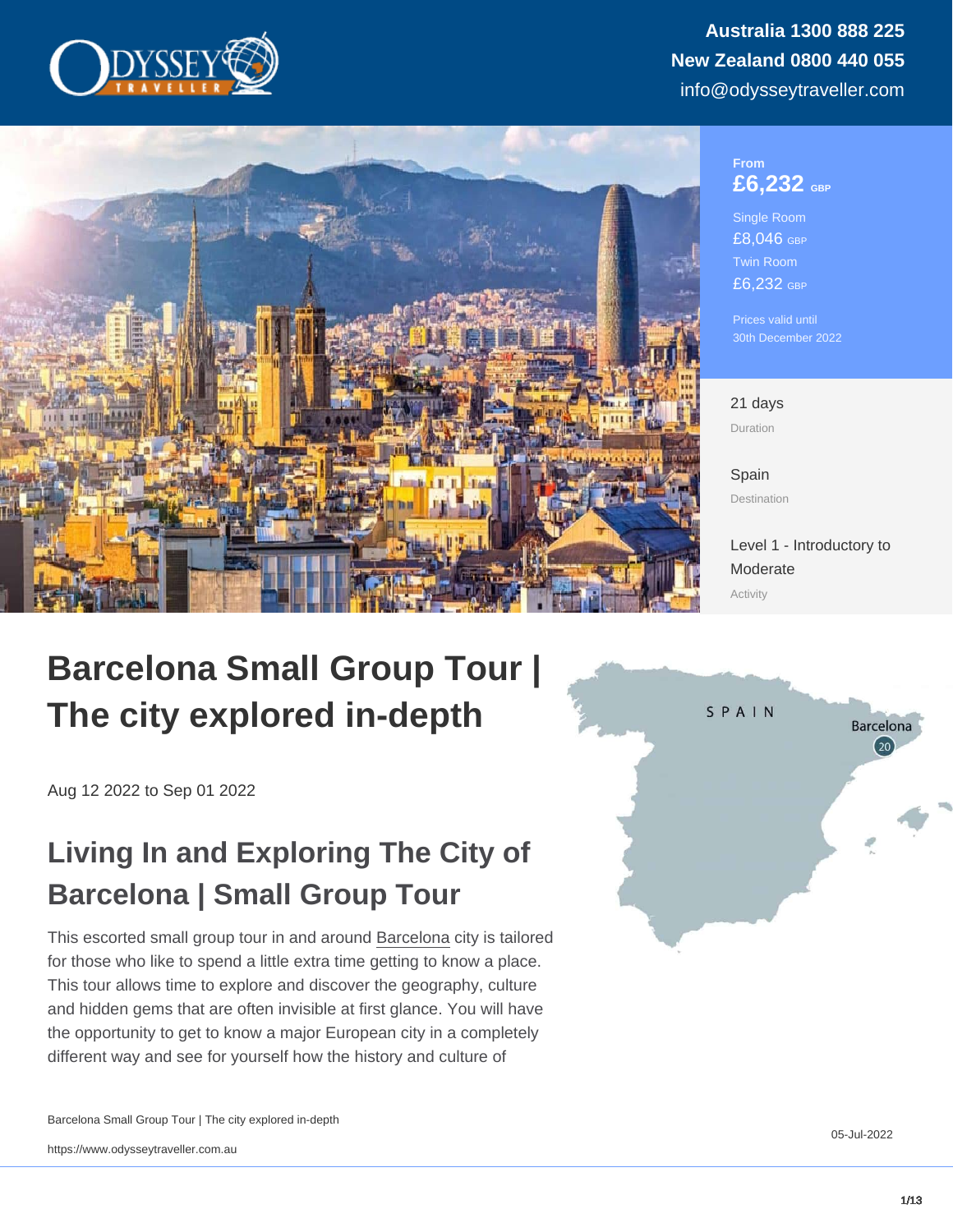Barcelona has shaped the city it is today.

Barcelona has over 2000 years of history, having been ruled by [Romans](https://www.odysseytraveller.com/articles/the-roman-empire/) , Visigoths and Franks. The city itself was founded as a military camp by the Romans at the end of the 1st century and named Barcino. It is now the sixth largest city in Europe, a dazzling seaside city alive with culture, colour and cuisine . The city itself is home to around 1.7 million people, and the province of the same name contains nearly 5 million. Until the Barcelona Olympics were held in 1992, the city was largely an industrial hub, but the global event transformed the city's reputation as a tourist city, and saw an increase in hotel room capacity of 200% from 1990 to 2004. Today, the city is one of Europe's and [Spain](https://www.odysseytraveller.com/articles/questions-about-spain-definitive-guide-for-travellers/)'s most popular destinations, yet retains its unique culture and lifestyle.

## Barcelona City Explored

This tour is designed with a mix of escorted guided portions and free time, during which you can relax and recharge, or head off the beaten path to go exploring on your own. We stay in self-catering apartments for the duration. This approach gives you a base from which we can explore the city on foot and on public transport including high speed rail.

Throughout the tour, we delve into Barcelona's history, culture, and cuisine, and take day trips to some of the most wonderful nearby locations, such as [Andorra,](https://www.odysseytraveller.com/articles/andorra/) [the magnificent port city Tarragona](https://www.odysseytraveller.com/articles/tarragona-spain/) , [Girona](https://www.odysseytraveller.com/articles/girona-spain/) and the beach resort town of [Sitges.](https://www.odysseytraveller.com/articles/sitges-spain/) You will experience the Fiesta De La Mercè (a huge city festival), discover the wondrous architecture of Antoni Gaudi at [La Sagrada Familia](https://www.odysseytraveller.com/articles/the-sagrada-familia-spain/) and Park Guell, take wine tours, learn to cook Catalan food, see the first church dedicated to Mary in [Zaragoza](https://www.odysseytraveller.com/articles/zaragoza-spain/) and visit the Picasso Museum and the Salvador Dali Museum in [Figueres.](https://www.odysseytraveller.com/articles/figueres-spain/) We also visit the Santa Maria Monastery of [Montserrat](https://www.odysseytraveller.com/articles/montserrat-spain/)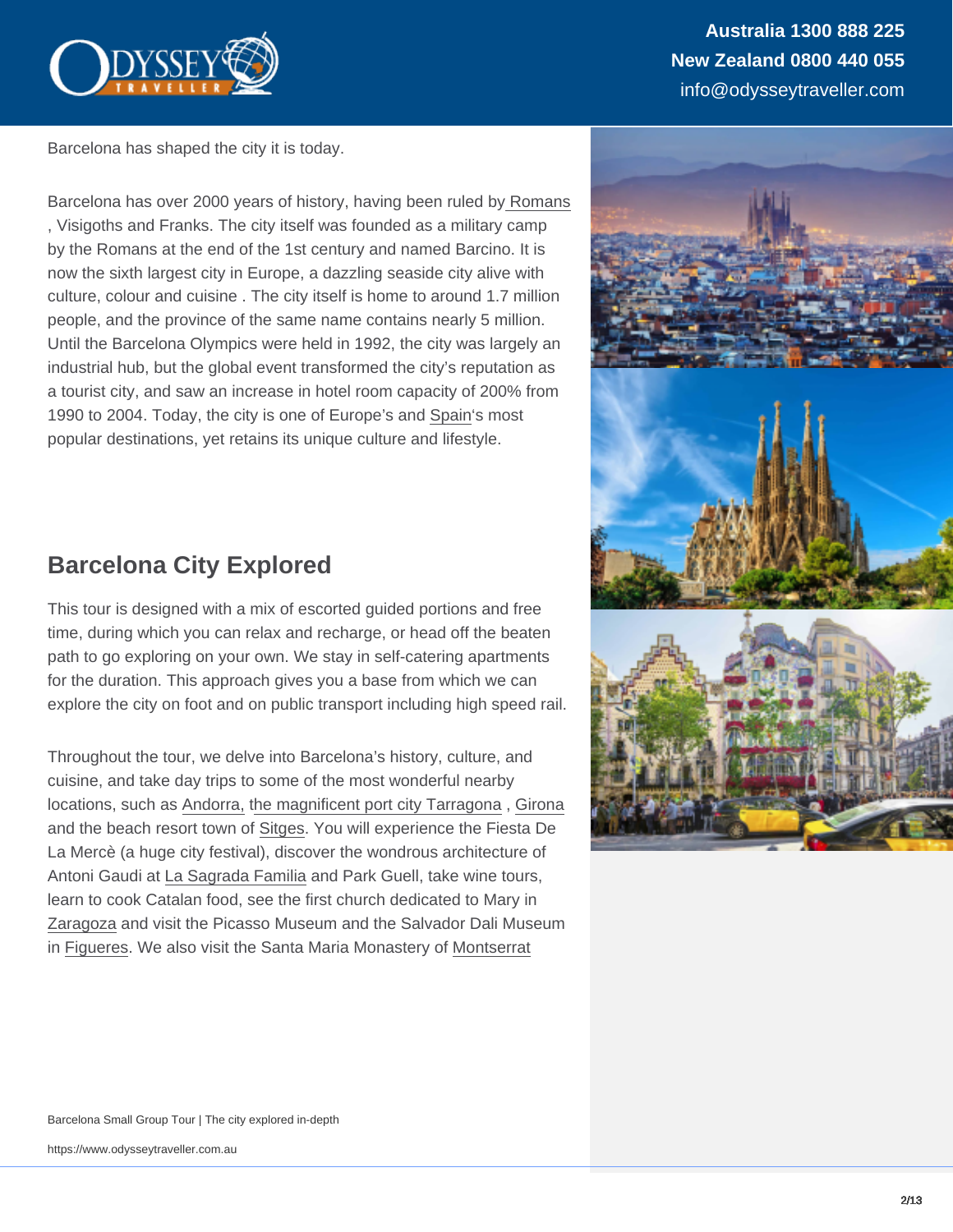This trip is a rare opportunity to discover what is below the surface of one of Europe's most complex and beautiful cities.

For more details, click the 'Top 5' or 'Itinerary' buttons above! If you're keen to experience this tour, [please call](https://www.odysseytraveller.com/contact-us/) or [send an email.](mailto:info@odysseytravel.com.au) Or, to book, simply fill in the form on the right hand side of this page.

This tour is just one of many tours offered to [Spain](https://www.odysseytraveller.com/articles/questions-about-spain-definitive-guide-for-travellers/). You can also read our country profile and view all [tours of Spain](https://www.odysseytraveller.com/destinations/europe/spain/). We also prepared a [suggested reading list for Spain.](https://www.odysseytraveller.com/articles/books-to-read-on-a-trip-to-spain/)

The April and August dates for this tour are timed to finish to allow you to then join Odyssey's [tours of Spain & Portugal](https://www.odysseytraveller.com/tours-small-groups/small-group-tours-of-spain-and-portugal/) each May & September.

### Enjoy Odyssey's long stay return to explore city programs

Since 2012 Odyssey has offered long stay tours based in some of the greatest cities of the world. It began with exploring French history by rail inspired by Ina Caro's book.

Since that first long stay city tour Odyssey had added the following great cities to the list:

• [Rome](https://www.odysseytraveller.com/tours-small-groups/rome-small-group-culture-and-history-tour-winter/)

.

- [Florence](https://www.odysseytraveller.com/tours-small-groups/florence-small-group-tour/)
- [Paris](https://www.odysseytraveller.com/tours-small-groups/exploring-paris-extended-tour/)
- [Berlin walking tour](https://www.odysseytraveller.com/tours-small-groups/berlin-walking-small-group-tour/)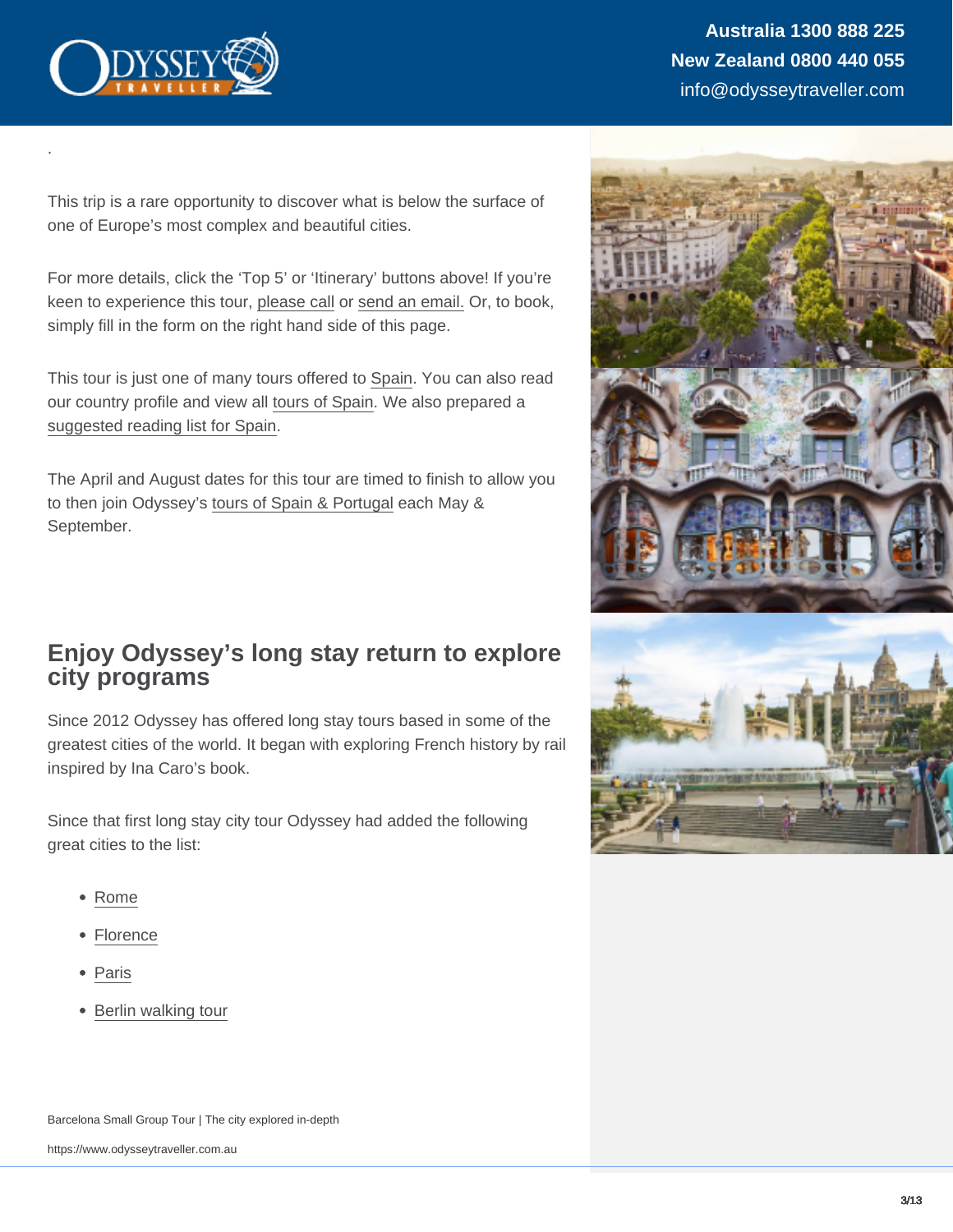- [Discovering Berlin](https://www.odysseytraveller.com/tours-small-groups/small-group-tour-berlin/)
- [History of France by rail](https://www.odysseytraveller.com/tours-small-groups/history-of-france-by-rail-escorted-european-small-group-tour/)
- [Contemporary Japan](https://www.odysseytraveller.com/tours-small-groups/contemporary-japan-small-group-tours/)
- [Lisbon & Barcelona](https://www.odysseytraveller.com/tours-small-groups/lisbon-barcelona-small-group-tour/)

There are more programs to follow that have a similar style. They are centred on cities where you have indicated that you would like to return to explore further. They are places of cultural and historic importance where in a different life or different time you would have enjoyed a period of living in these cities. So whilst you may not be able to live here today, you can spend 3 weeks living as a local exploring with a local guide all that each city has to offer. A chance to return to explore some of the greatest and truly fascinating cities of the world.

### Articles about Spain and Barcelona published by Odyssey Traveller

The following list of articles published by odyssey Traveller for mature aged and senior travellers to maximise their knowledge and enjoyment of Spain when visiting;

- [15 of the best places in Spain to visit.](https://www.odysseytraveller.com/articles/best-places-to-visit-in-spain/)
- Travel notes for Barcelona
- [Ten of the best books published on Spain](https://www.odysseytraveller.com/articles/books-to-read-on-a-trip-to-spain/)
- [Ten of the Best art galleries in Europe to visit.](https://www.odysseytraveller.com/articles/touring-culture-ten-best-art-galleries-western-europe/)
- Discovering Spain (and Portugal)

### External articles to assist you on your visit to Barcelona and Spain

[Lessons about the Moors in Spain](https://blackhistorystudies.com/resources/resources/15-facts-on-the-moors-in-spain/)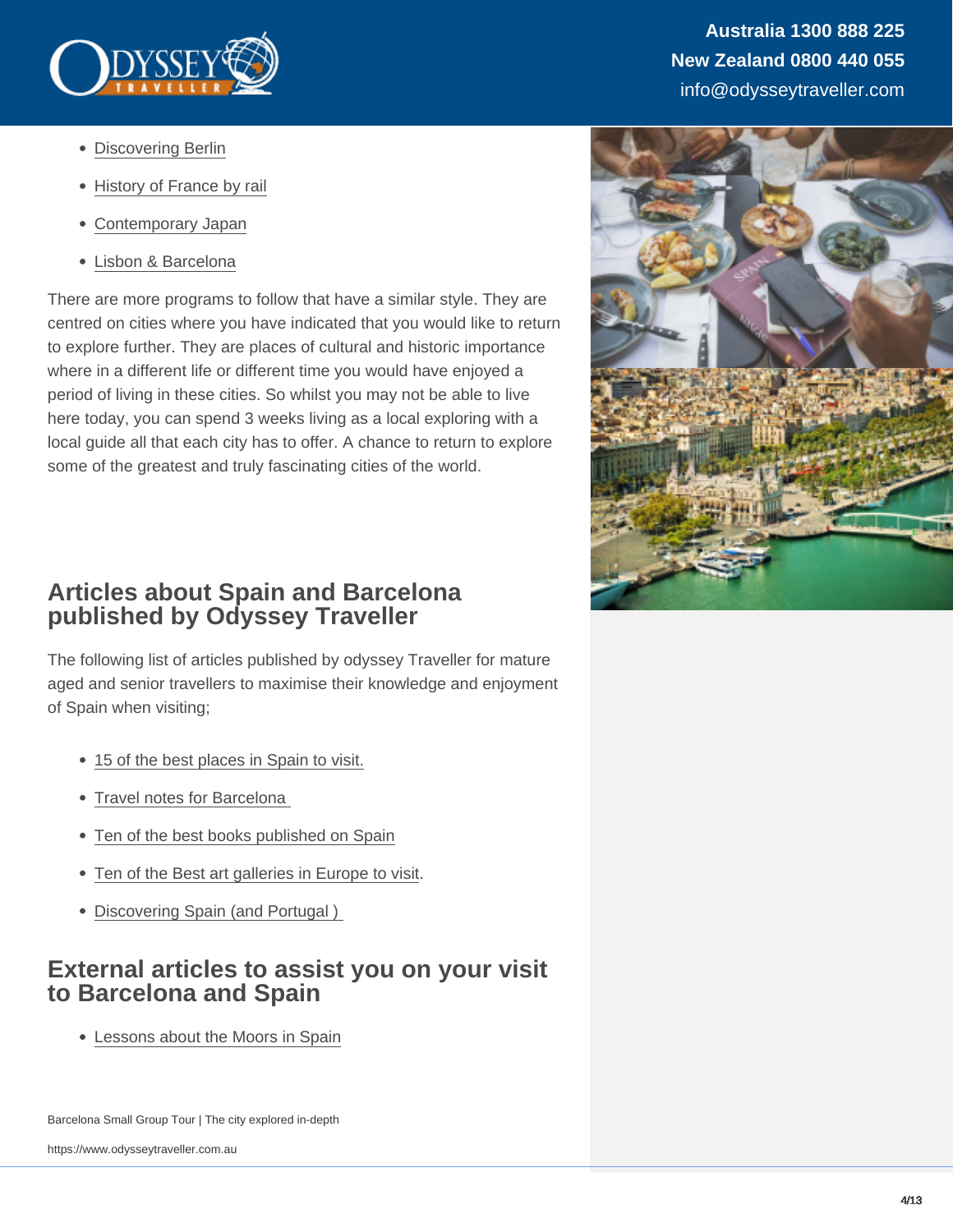- [Monarchs of Spain](https://www.britannica.com/topic/list-of-Spanish-monarchs-2070695)
- [A brief History of Spain](http://www.localhistories.org/spain.html)

# **Highlights**

- 1. An architectural tour of Barcelona based around the spectacular buildings designed by one of the most influential modernists, Antoni Gaudi
- 2. A wine tasting tour where we travel to two different local wineries, Vallformosa and Cava
- 3. A guided tour of Montjuic Castle, along with a visit to the Jardins del Mirador, which offer a spectacular view of the city
- 4. Explore the Fiesta de la Mercè, the city's largest street party. See illuminated buildings, amazing costumes, and awesome parades.
- 5. A few days at leisure to relax explore and discover Barcelona on your own!

## **Itinerary**

Day 1

Locations: Barcelona

Overview:

We will arrive at the apartments by our own arrangement.

After settling we'll come together in the evening for a welcome dinner in a local restaurant. Because we'll be spending a significant portion of the tour exploring Barcelona itself, on arrival you'll be issued with a 30 day zone 1 Barcelona Public Transport card.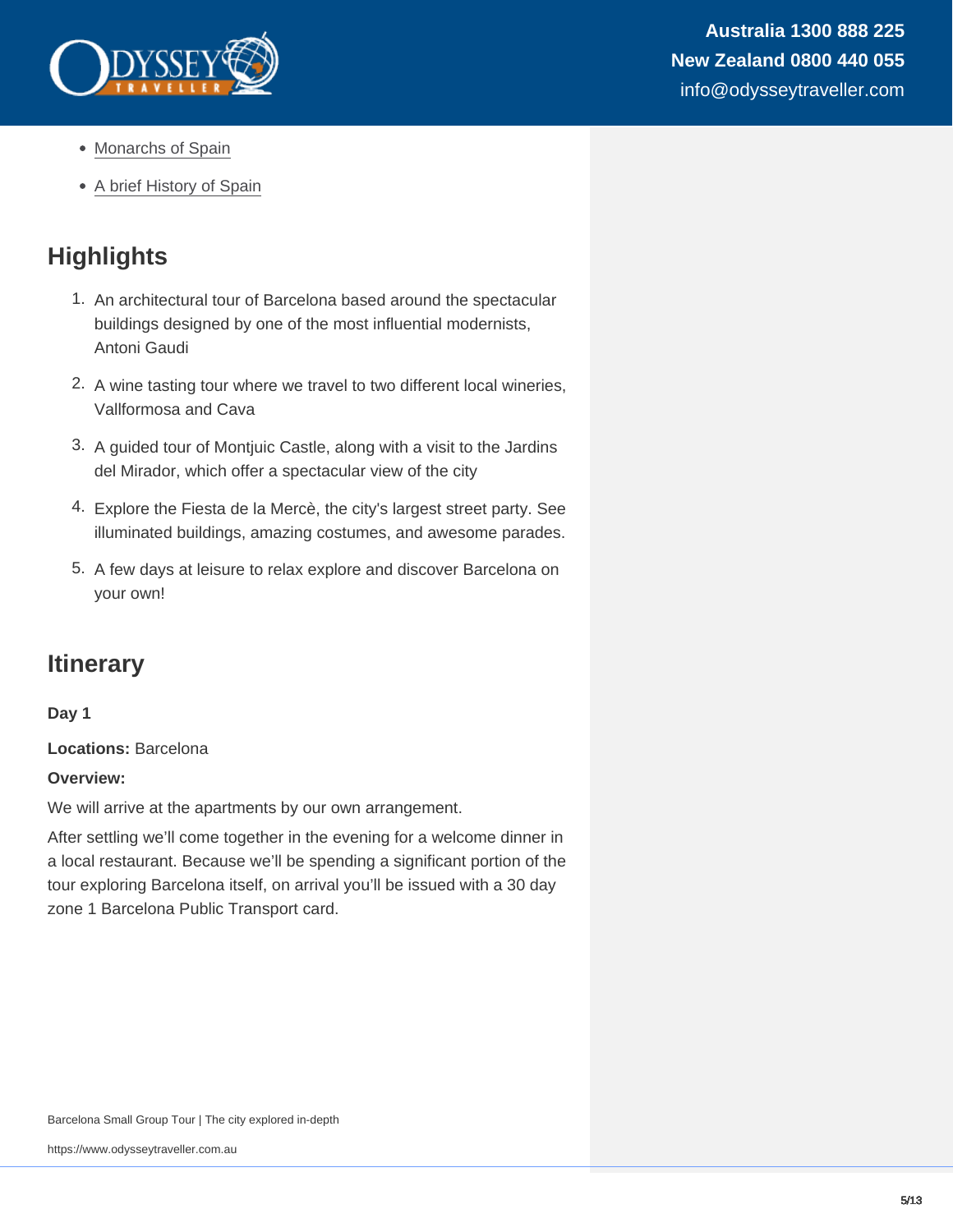Locations: Barcelona

Overview:

We meet in the morning for a half day tour of Barcelona's main tourist sites; this will help us find our bearings in the city and visit some of the city's most popular attractions, before we begin to dig deeper in the coming days. The afternoon is at your leisure to explore or relax as you wish.

Day 3

Locations: Barcelona

Overview:

Today we have a full-day sightseeing tour based around the works of Antoni Gaudi (1852-1926). Gaudi is known as the master of Catalan Modernism, but his style was sui generis and wide-ranging.

Barcelona is an architecturally wondrous city and perhaps the greatest influence on the city's style was architect Antoni Gaudi. Gaudi's style is distinctive and striking. One of his most famous works is the Casa Batlló, a strange skeletal house that is extraordinarily beautiful both inside and out. The Batlló family, who commissioned the house, put no limitations on the architect. It is now open to the public. On this tour we also see the famous [Sagrada Familia,](https://www.odysseytraveller.com/articles/the-sagrada-familia-spain/) along with a number of other spectacular buildings.

Day 4

Locations: Barcelona

Overview:

Today, we delve into Barcelona's rich history with a full day guided "Spanish Civil War" tour. A local guide will take us through a series of sights relating to the war, explaining their relevance and the enormous impact of the conflict on Barcelona itself.

The Spanish Civil War began in 1936 and continued until 1939, when the fascist leader Francisco Franco defeated the Republican forces and declared victory. Barcelona was one of the final cities to fall to Franco's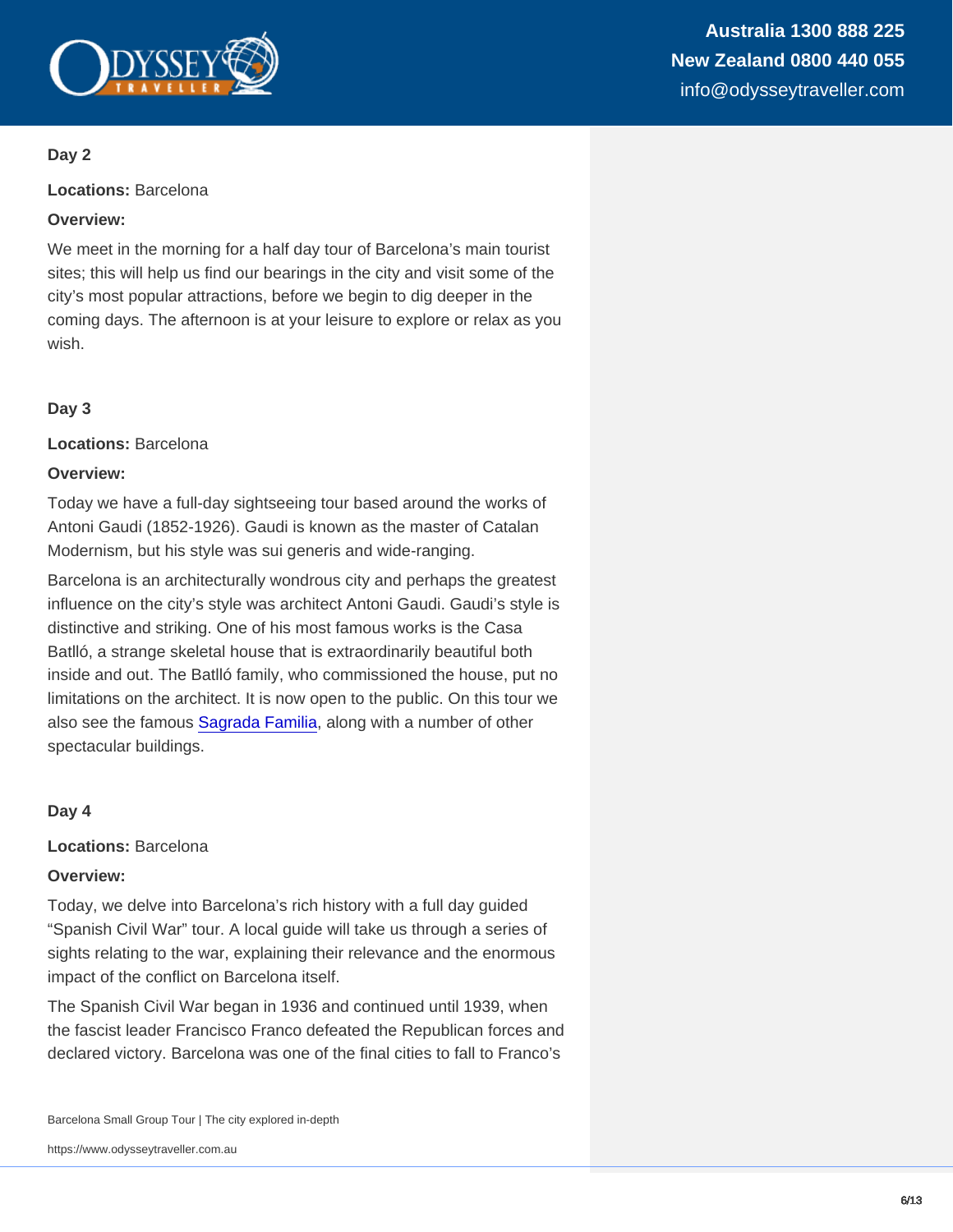

rule, after his invasion of Catalonia. It was a site of much violence.

#### **Day 5**

**Locations:** Barcelona

#### **Overview:**

The morning is at your leisure. In the late afternoon, we enjoy a trip to the Picasso museum. This museum is dedicated to one of history's greatest artists, with a permanent collection that includes a lot of his early work and a number of his masterpieces.

Then, in the evening, we take a trip to Casa Mila (Gaudi) for an evening audio-visual presentation on Gaudi, with a dinner either before or after the show.

#### **Day 6**

**Locations:** Barcelona

#### **Overview:**

Spanish wine is among the world's finest, and the country has 2.9 million acres of wine producing land. Today, we enjoy a full day of wine tasting tours.

We visit two different wineries. First we visit the Vallformosa winery, a winer that has operated for 140 years, and is run by fifth-generation winemakers. Then, we visit a Cava winery before returning to Barcelona.

**Day 7**

**Locations:** Barcelona

#### **Overview:**

After a fairly packed first week, today is entirely at your leisure. Recharge, return to a place you particularly loved, or do some more exploring. Whatever you feel like!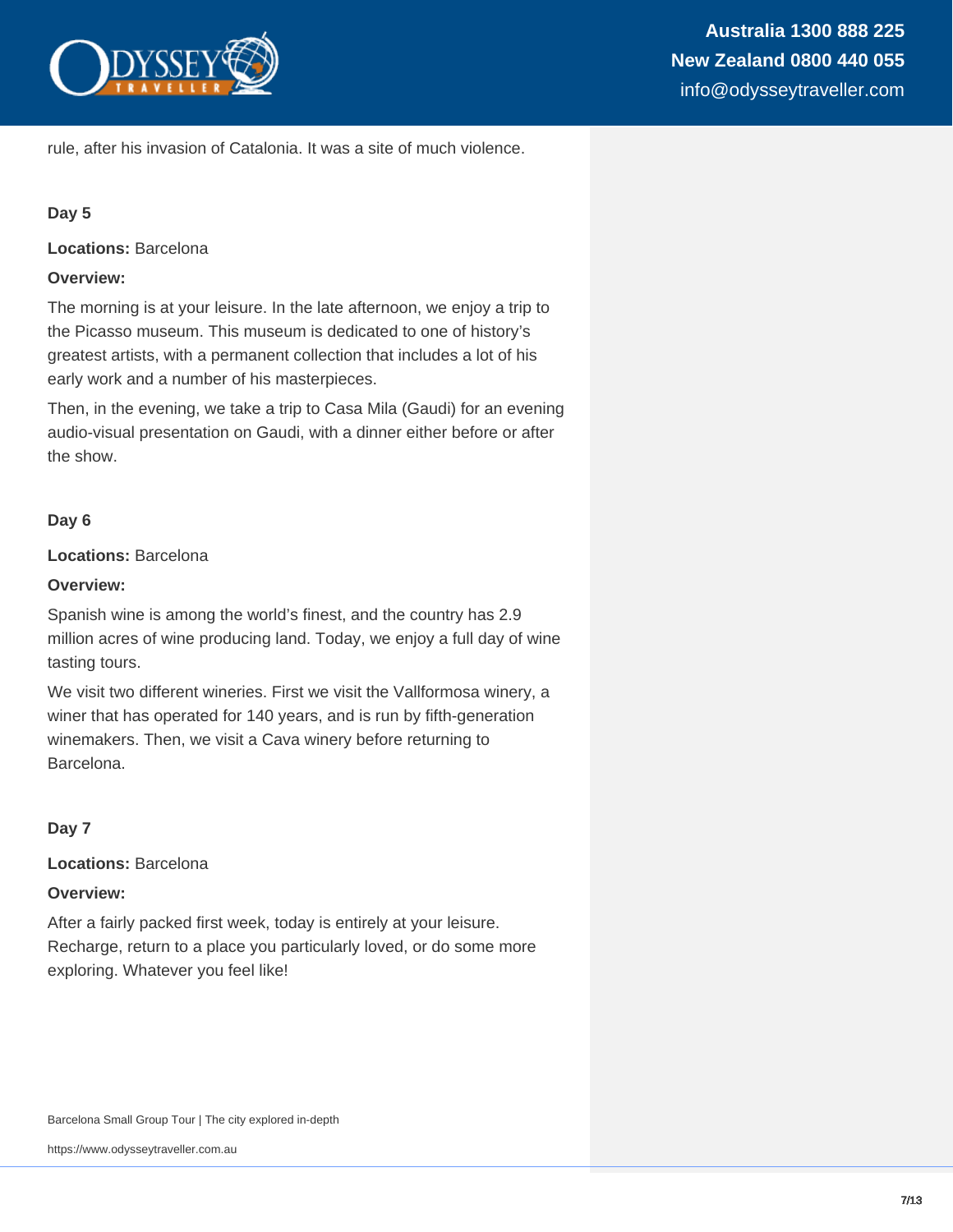Locations: Barcelona

Overview:

Today, we embark on a day trip to [Zaragoza,](https://www.odysseytraveller.com/articles/zaragoza-spain/) setting off from Barcelona Station. One we've arrived at Zaragoza, we visit the Palacio de la Aljaferia and Our Lady of the Pillar Basilica.

Zaragoza, the capital of its province is a beautiful city with much history. One of its primary landmarks is Our Lady of the Pillar, a magnificent building, said to be the first ever church dedicated to Mary. The present building was constructed between the seventeenth and nineteenth centuries. Its origins go back to the Saint James in the year 40AD, which tells that while praying on the banks of the Ebro river, Mary appeared and told him to build a church in her honour. It is believed that he built a chapel on that spot.

Day 9

Locations: Barcelona

Overview:

This morning, we take an excursion to Montserrat Basilica to see the Black Madonna. We will ascend to Montserrat in cable car for panoramic view.

The Basilica itself is a truly spectacular building, a Gothic monastery in a marvelous location and also a strong symbol of Catalonian nationalism during Franco's rule. The primary function of the Basilica is to house The Black Madonna or Virgin of Montserrat. The statue was likely created in the 12th century. Often, a line of pilgrims wait to stand before the statue and its altar. In 1844 Pope Leo XIII pronounced the sculpture to be the patroness of Catalonia. It is considered one of Spain's most significant religious symbols.

In the afternoon, we return to Barcelona and the rest of your day is at leisure.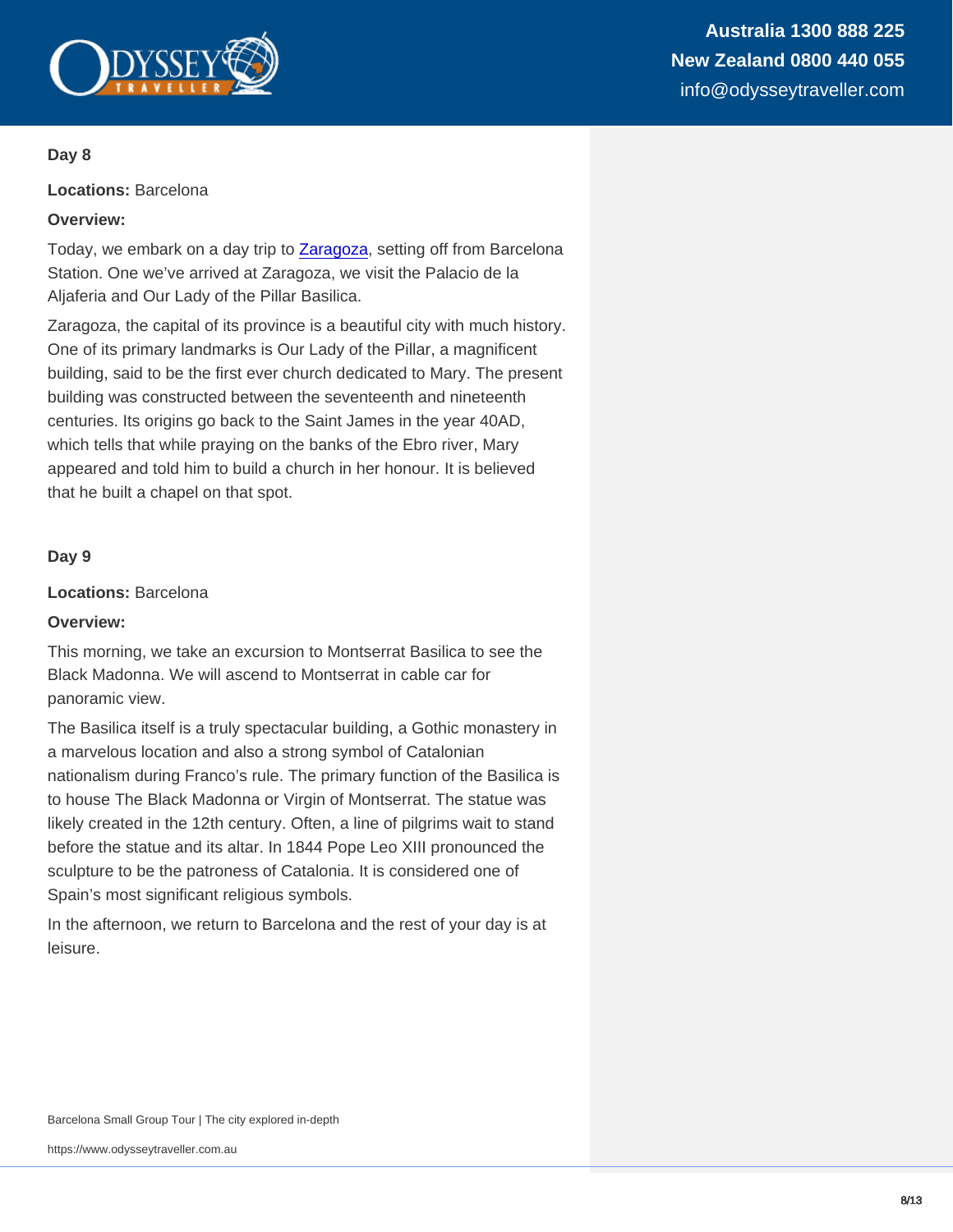Locations: Barcelona

Overview:

Today, we take a full day art tour focusing on renowned surrealist Salvador Dali. We travel to [Figueres,](https://www.odysseytraveller.com/articles/figueres-spain/) the location of the Salvador Dali Museum, before heading to Púbol, to the Salvador Dali Castle.

The museum contains paintings, drawings, sculpture, installations, precious stones and jewels, and more. There are many works by Dali, and works from his own collection.

The castle is constructed around a building that was originally built in the 11th century. Dali bought the castle in 1969, and it was, at the time, in a very poor condition. Dali renovated the building based on his own vision. The castle has a permanent collection and showcases a variety of exhibitions.

At the end of the day we return to Barcelona.

Day 11

Locations: Barcelona

Overview:

It would be crazy to spend time in Barcelona without paying attention to the marvelous food scene, so today is dedicated to a local food tour!

In the morning, we have a guided visit of La Boqueria (Barcelona food market) before lunch in local tapas restaurant. In the afternoon we take a cookery course where we prepare traditional Catalan food for dinner!

Day 12

Locations: Barcelona Overview: We have a day at leisure.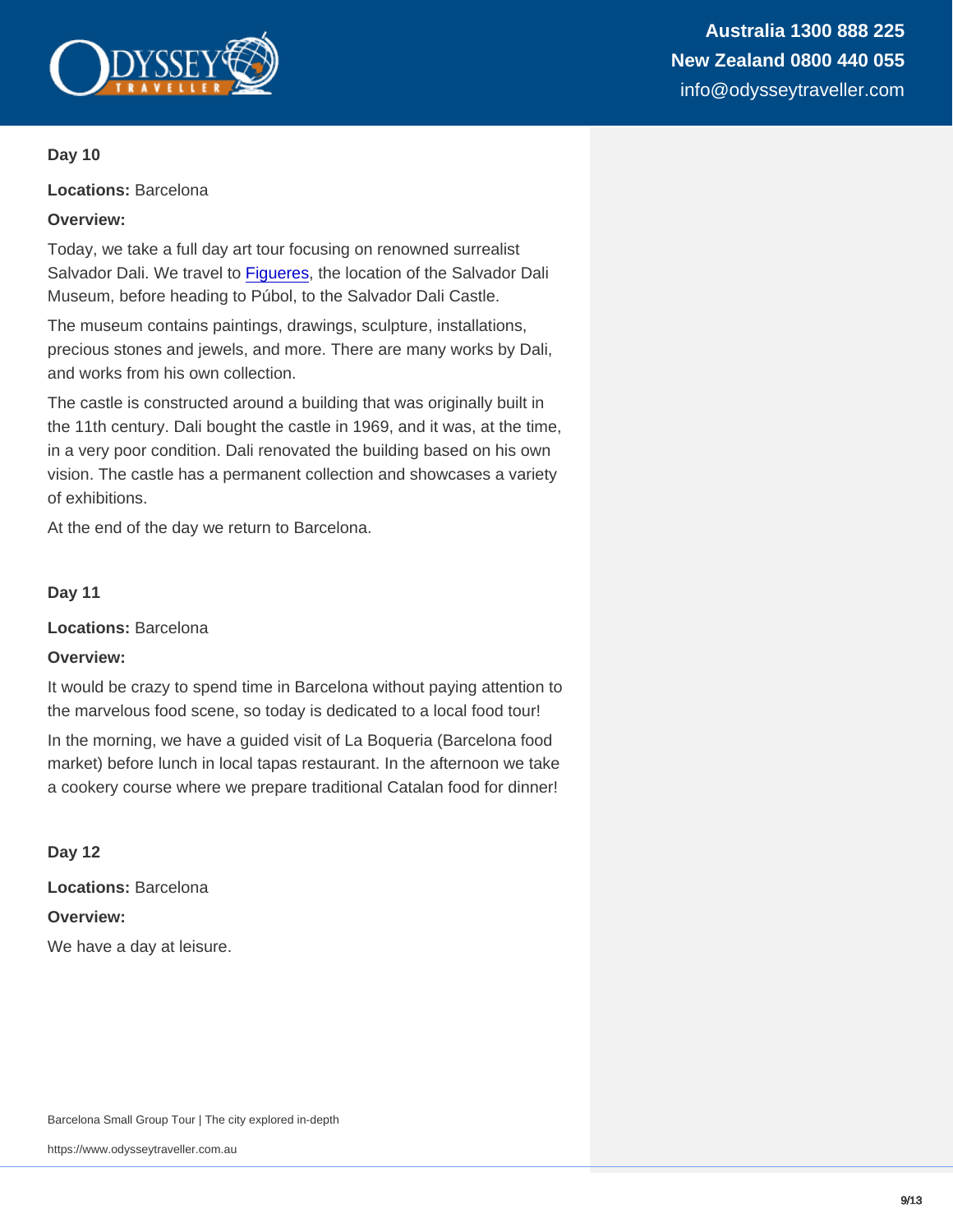Locations: Barcelona

Overview:

Today is a full day guided tour of the Gothic and Jewish quarters. A local guide will then take us on a walking tour of the city to view the old medieval squares.

The Gothic quarter offers a mix of old and new, with much Roman architecture. The Jewish quarter, located inside the Gothic quarter, and includes Spain's oldest Synagogue (also one of the oldest in Europe). The quarter is distinguished by narrow streets and historic buildings, some going back to the fourteenth century.

Day 14

Locations: Barcelona

Overview:

Today we have a full day trip to [Tarragona](https://www.odysseytraveller.com/articles/tarragona-spain/) to visit the Roman Museum and the Roman ruins. Tarragona is a port city with a long and fascinating history. The city was once fortified as a Roman colony, and after the fall of the Western Roman Empire, was held by Vandals and then Visigoths.

The Roman ruins of Tarraco are nearby, and designated as a World Heritage Site by UNESCO. These include an Ampitheatre, walls and an aqueduct.

Day 15

Locations: Barcelona

Overview:

Today set out on a full day Military tour. A local guide takes us to Montjuic for a tour of the Castle, with a stop at Jardins del Mirador, which includes a spectacular view of Barcelona. Built in 1640, Montjuic Castle was built to have the best possible views of the surrounding area. More recently, the building was used as a military prison, and then an army base. In 2007, it was given to the Barcelona City Council,

Barcelona Small Group Tour | The city explored in-depth

https://www.odysseytraveller.com.au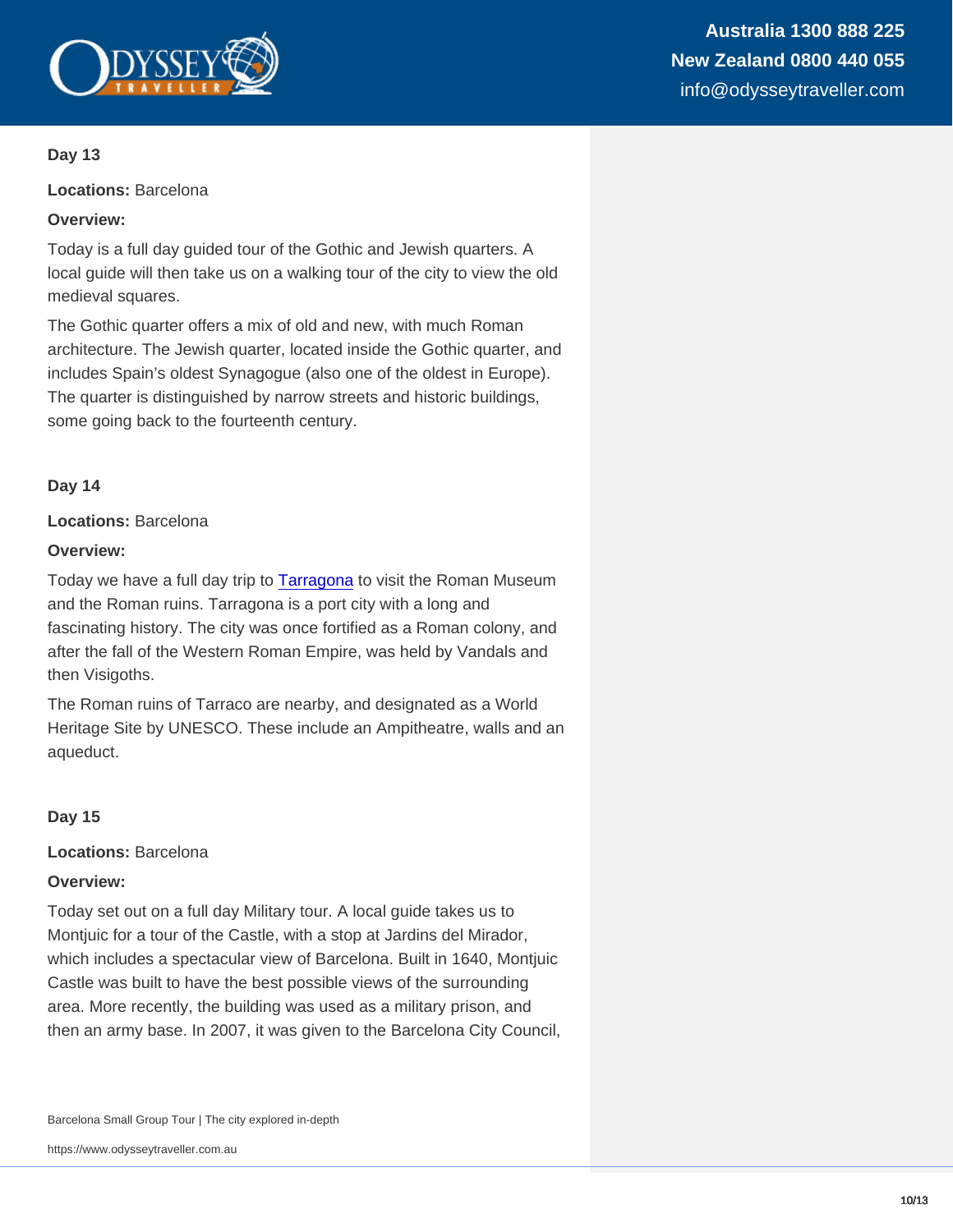so is now owned by the people of Barcelona.

In the evening, we enjoy a tapas dinner and a flamenco show.

#### Day 16

Locations: Barcelona

Overview:

Today we have a full day coach excursion to [Andorra](https://www.odysseytraveller.com/articles/andorra/). This includes a guided tour of City Hall, and free time to explore the Historic old town. The old town has cobblestone streets and beautiful houses, and some excellent restaurants. The town hall was built in the early sixteenth century as a home, and is positioned beneath magnificent mountains which add to its medieval majesty.

Day 17

Locations: Barcelona

Overview:

Today, we are free to explore the Fiesta de la Mercè, one of Barcelona's biggest festivals. The Fiesta includes such spectacles as human towers and giant puppets. During the festival, there are around 600 events spread throughout Barelona, and the city's metro trains run through the night.

Day 18

Locations: Barcelona

Overview:

Today we take a full day trip to [Sitges](https://www.odysseytraveller.com/articles/sitges-spain/) to explore the quaint fisherman's village, and visit San Sebastian beach. Primarily a tourist destination, Sitges is known for its Film Festival and Carnival. With speciality cuisine, a number of museums and 17 beaches, the city has no shortage of sites and attractions.

Barcelona Small Group Tour | The city explored in-depth

https://www.odysseytraveller.com.au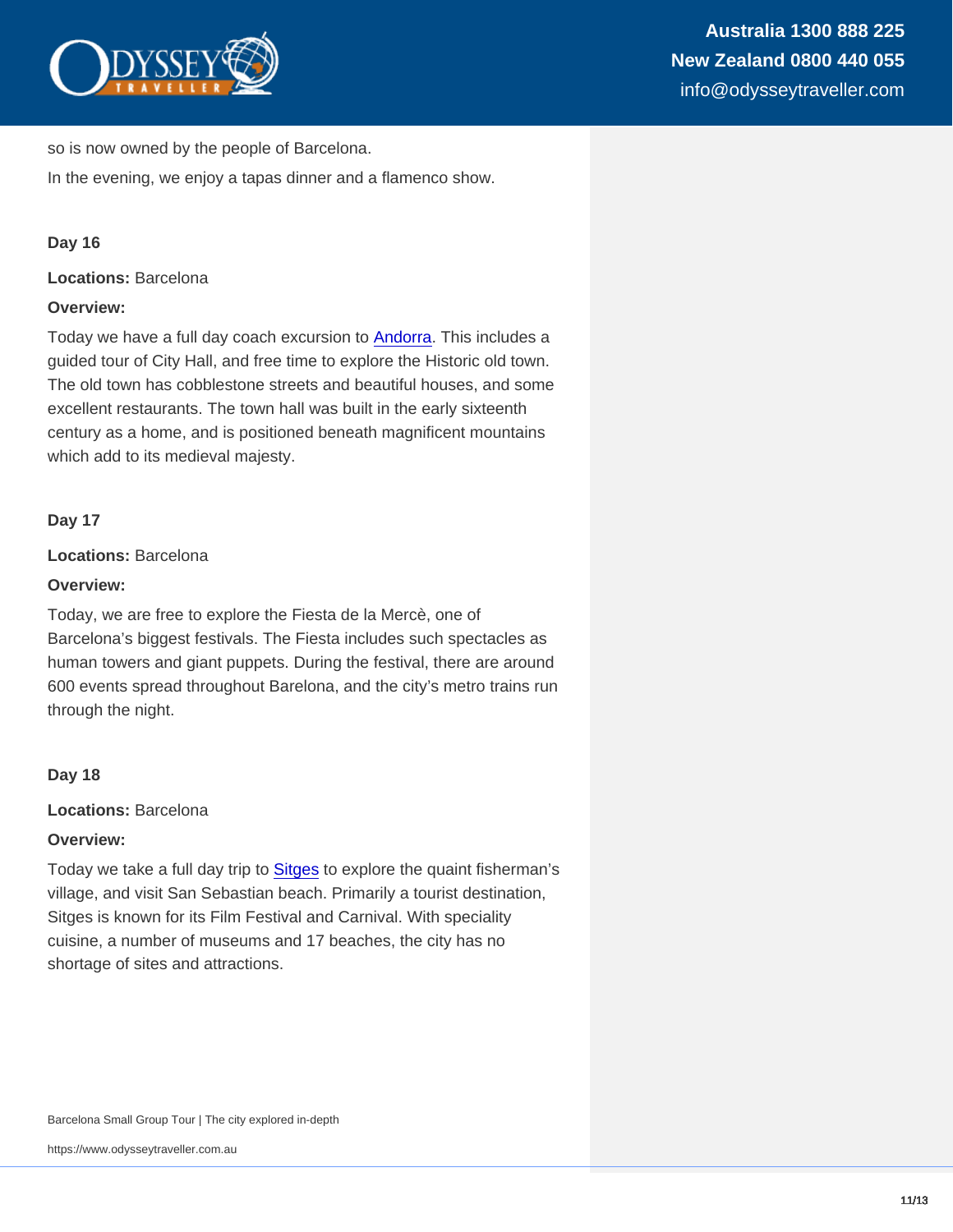Locations: Barcelona

Overview:

Today is a free day to explore Barcelona at your leisure.

Day 20

Locations: Barcelona

Overview:

On our last full day, we take a full day trip to [Girona](https://www.odysseytraveller.com/articles/girona-spain/) to explore the Arab baths and the Jewish museum.

The Museum of Jewish History documents a long history of Judaism in the city, which flourished in the 12th century. It also tells a fascinating story of the city's history. The Arab Baths are a Romanesque 12th century construction, which has great historical value. Also, some scenes form Game of Thrones were filmed there!

We have some free time to explore Girona before heading back to Barcelona for a farewell dinner.

Day 21

Locations: Barcelona

Overview:

The tour concludes today. Check out from the apartment in the midmorning.

## Inclusions / Exclusions

What's included in our Tour

- 20 nights of hotel accommodation.
- Meals as indicated in the itinerary.

Barcelona Small Group Tour | The city explored in-depth

https://www.odysseytraveller.com.au